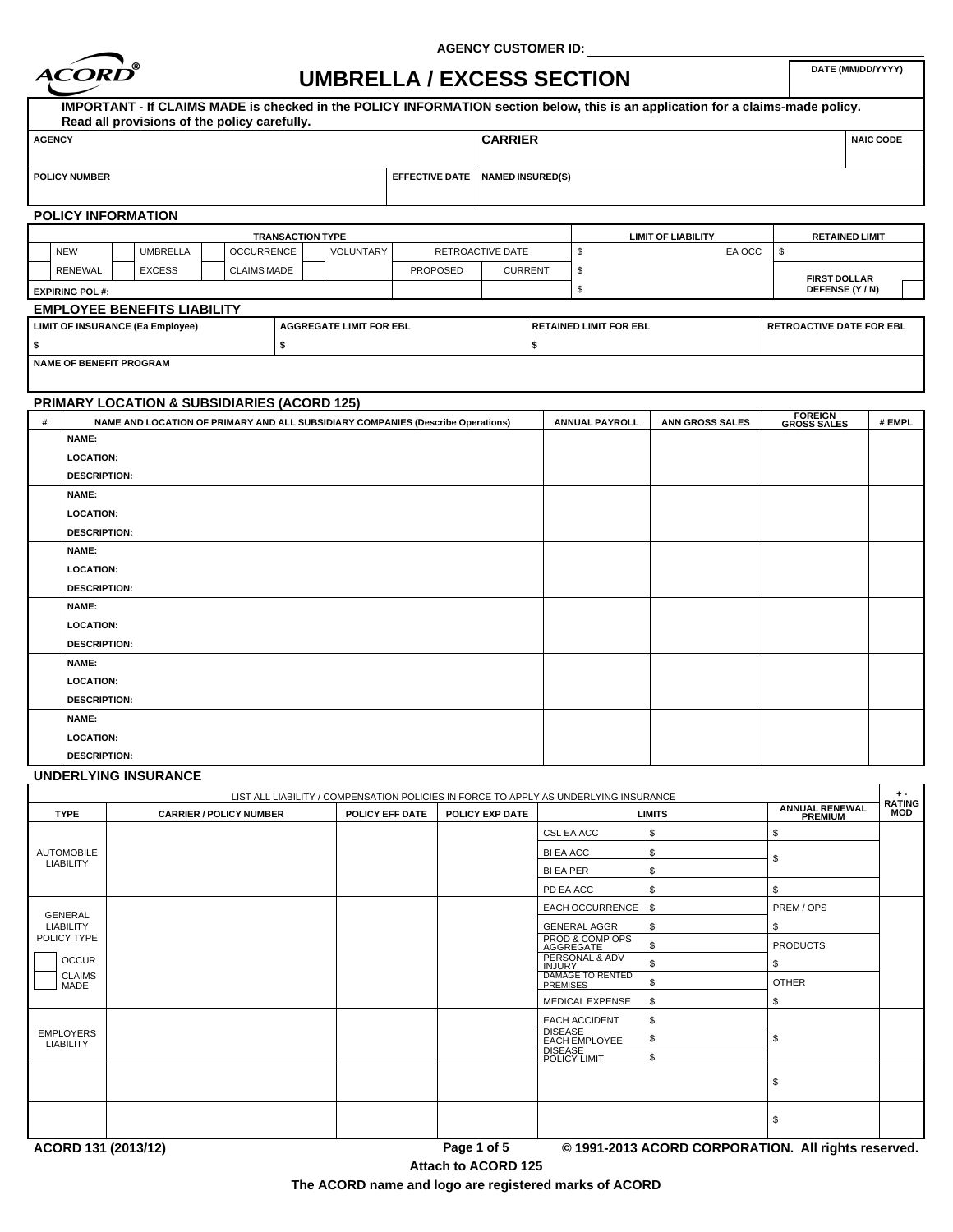# **UNDERLYING INSURANCE (continued)**

## **AGENCY CUSTOMER ID:**

| 1. ARE DEFENSE COSTS:                                                                                                                                                               |                             |                        |          | UNDERLYING GENERAL LIABILITY INFORMATION (Explain all "YES" responses)                   |    |                                        |                                                                                                                                                                                                                                                                       |    |  |                              |            |                          |                  |
|-------------------------------------------------------------------------------------------------------------------------------------------------------------------------------------|-----------------------------|------------------------|----------|------------------------------------------------------------------------------------------|----|----------------------------------------|-----------------------------------------------------------------------------------------------------------------------------------------------------------------------------------------------------------------------------------------------------------------------|----|--|------------------------------|------------|--------------------------|------------------|
|                                                                                                                                                                                     |                             |                        |          | WITHIN AGGREGATE LIMITS?                                                                 |    |                                        | A SEPARATE LIMIT?                                                                                                                                                                                                                                                     |    |  | UNLIMITED?                   |            |                          |                  |
| 2.                                                                                                                                                                                  |                             |                        |          | INDICATE THE EDITION DATE OF THE ISO FORM OR SIMILAR FILING FOR THE UNDERLYING COVERAGE: |    |                                        |                                                                                                                                                                                                                                                                       |    |  |                              |            |                          |                  |
| 3.                                                                                                                                                                                  |                             |                        |          |                                                                                          |    |                                        | HAS ANY PRODUCT, WORK, ACCIDENT OR LOCATION BEEN EXCLUDED, UNINSURED OR SELF-INSURED FROM ANY PREVIOUS COVERAGE? (Y / N)                                                                                                                                              |    |  |                              |            |                          |                  |
|                                                                                                                                                                                     |                             |                        |          |                                                                                          |    |                                        |                                                                                                                                                                                                                                                                       |    |  |                              |            |                          |                  |
| 4. FOR CLAIMS MADE, INDICATE RETROACTIVE DATE OF CURRENT UNDERLYING POLICY:                                                                                                         |                             |                        |          |                                                                                          |    |                                        |                                                                                                                                                                                                                                                                       |    |  |                              |            |                          |                  |
| 5.<br>6.                                                                                                                                                                            |                             |                        |          | FOR CLAIMS MADE. INDICATE ENTRY DATE INTO UNINTERRUPTED CLAIMS MADE COVERAGE:            |    |                                        | FOR CLAIMS MADE, WAS "TAIL" COVERAGE PURCHASED FOR ANY PREVIOUS PRIMARY OR EXCESS POLICY? (Y/N)                                                                                                                                                                       |    |  |                              | EFF. DATE: |                          |                  |
|                                                                                                                                                                                     |                             |                        |          |                                                                                          |    |                                        | CHECK ALL COVERAGES IN UNDERLYING POLICIES. ALSO CHECK IF ANY EXPOSURES ARE PRESENT FOR EACH COVERAGE. PROVIDE AN EXPLANATION. EXPLAIN IF<br>DIFFERENT LIMITS, EXTENSIONS, OR EXCLUSIONS. EXPLAIN ANY SPECIAL COVERAGES BEYOND STANDARD FORMS. EXPLAIN ALL EXPOSURES. |    |  |                              |            |                          |                  |
|                                                                                                                                                                                     | <b>CHECK IF APPROPRIATE</b> |                        |          | COVERAGE                                                                                 |    |                                        | <b>EXPOSURE</b>                                                                                                                                                                                                                                                       |    |  | COVERAGE                     |            |                          | <b>EXPOSURE</b>  |
| ANY AUTO (SYMBOL 1)                                                                                                                                                                 |                             |                        |          | CARE, CUSTODY, CONTROL                                                                   |    |                                        |                                                                                                                                                                                                                                                                       |    |  | PROFESSIONAL LIABILITY (E&O) |            |                          |                  |
| <b>CGL - CLAIMS MADE</b>                                                                                                                                                            |                             |                        |          | EMPLOYEE BENEFIT LIABILITY                                                               |    |                                        |                                                                                                                                                                                                                                                                       |    |  | <b>VENDORS LIABILITY</b>     |            |                          |                  |
| CGL - OCCURRENCE                                                                                                                                                                    |                             |                        |          | FOREIGN LIABILITY / TRAVEL                                                               |    |                                        |                                                                                                                                                                                                                                                                       |    |  | WATERCRAFT LIABILITY         |            |                          |                  |
| COVERAGE                                                                                                                                                                            |                             | <b>EXPOSURE</b>        |          | GARAGEKEEPERS LIABILITY                                                                  |    |                                        |                                                                                                                                                                                                                                                                       |    |  |                              |            |                          |                  |
| AIRCRAFT LIABILITY                                                                                                                                                                  |                             |                        |          | INCIDENTAL MEDICAL MALPRACTICE                                                           |    |                                        |                                                                                                                                                                                                                                                                       |    |  |                              |            |                          |                  |
| AIRCRAFT PASSENGER LIABILITY                                                                                                                                                        |                             |                        |          | <b>LIQUOR LIABILITY</b>                                                                  |    |                                        |                                                                                                                                                                                                                                                                       |    |  |                              |            |                          |                  |
| ADDITIONAL INTERESTS                                                                                                                                                                |                             |                        |          | POLLUTION LIABILITY                                                                      |    |                                        |                                                                                                                                                                                                                                                                       |    |  |                              |            |                          |                  |
| WHETHER INSURED OR NOT. SPECIFY DATE, COVERAGE, DESCRIPTION, AMOUNT PAID, AMOUNT OUTSTANDING) ACORD 101, Additional Remarks Schedule, may be attached if more space is<br>required. |                             |                        |          |                                                                                          |    |                                        | PREVIOUS EXPERIENCE: (GIVE DETAILS OF ALL LIABILITY CLAIMS EXCEEDING \$10,000 OR OCCURRENCES THAT MAY GIVE RISE TO CLAIMS, DURING THE PAST FIVE (5) YEARS,                                                                                                            |    |  |                              |            |                          |                  |
| NO SUCH CLAIMS                                                                                                                                                                      |                             |                        |          |                                                                                          |    |                                        |                                                                                                                                                                                                                                                                       |    |  |                              |            |                          |                  |
|                                                                                                                                                                                     |                             |                        |          |                                                                                          |    |                                        |                                                                                                                                                                                                                                                                       |    |  |                              |            |                          |                  |
| PROPERTY TYPE                                                                                                                                                                       |                             |                        | VALUE    |                                                                                          | A* | $\mathbf{B}^{\star}$<br>$\mathbf{C}^*$ |                                                                                                                                                                                                                                                                       | D* |  |                              |            | <b>SQ FT OF BLDG OCC</b> |                  |
| <b>REAL</b>                                                                                                                                                                         |                             |                        |          |                                                                                          |    |                                        |                                                                                                                                                                                                                                                                       |    |  |                              |            |                          |                  |
| PERSONAL                                                                                                                                                                            |                             |                        |          |                                                                                          |    |                                        |                                                                                                                                                                                                                                                                       |    |  |                              |            |                          |                  |
|                                                                                                                                                                                     |                             |                        |          |                                                                                          |    |                                        | *APPLICANT: [A] IS HELD HARMLESS IN THE LEASE, [B] HAS A WAIVER OF SUBROGATION, [C] IS A NAMED INSURED IN THE FIRE POLICY, [D] OTHER (specify)                                                                                                                        |    |  |                              |            |                          |                  |
| <b>TYPE</b>                                                                                                                                                                         | # OWNED                     | # NON-<br><b>OWNED</b> | # LEASED |                                                                                          |    |                                        | <b>PROPERTY HAULED</b>                                                                                                                                                                                                                                                |    |  |                              | LOCAL      | <b>RADIUS (MILES)</b>    |                  |
| PRIVATE PASSENGER                                                                                                                                                                   |                             |                        |          |                                                                                          |    |                                        |                                                                                                                                                                                                                                                                       |    |  |                              |            | <b>INTER-</b><br>MEDIATE | LONG<br>DISTANCE |
| <b>LIGHT</b>                                                                                                                                                                        |                             |                        |          |                                                                                          |    |                                        |                                                                                                                                                                                                                                                                       |    |  |                              |            |                          |                  |
| <b>MEDIUM</b>                                                                                                                                                                       |                             |                        |          |                                                                                          |    |                                        |                                                                                                                                                                                                                                                                       |    |  |                              |            |                          |                  |
| <b>HEAVY</b>                                                                                                                                                                        |                             |                        |          |                                                                                          |    |                                        |                                                                                                                                                                                                                                                                       |    |  |                              |            |                          |                  |
| EX. HEAVY                                                                                                                                                                           |                             |                        |          |                                                                                          |    |                                        |                                                                                                                                                                                                                                                                       |    |  |                              |            |                          |                  |
| <b>HEAVY</b>                                                                                                                                                                        |                             |                        |          |                                                                                          |    |                                        |                                                                                                                                                                                                                                                                       |    |  |                              |            |                          |                  |
| <b>CARE, CUSTODY, CONTROL</b><br>LOC<br>OCCUPANCY / DESCRIPTION OF PERSONAL PROPERTY<br><b>VEHICLES</b><br><b>TRUCKS</b><br>TRUCKS/<br><b>TRACTORS</b><br>EX. HEAVY                 |                             |                        |          |                                                                                          |    |                                        |                                                                                                                                                                                                                                                                       |    |  |                              |            |                          |                  |

 $\overline{\phantom{a}}$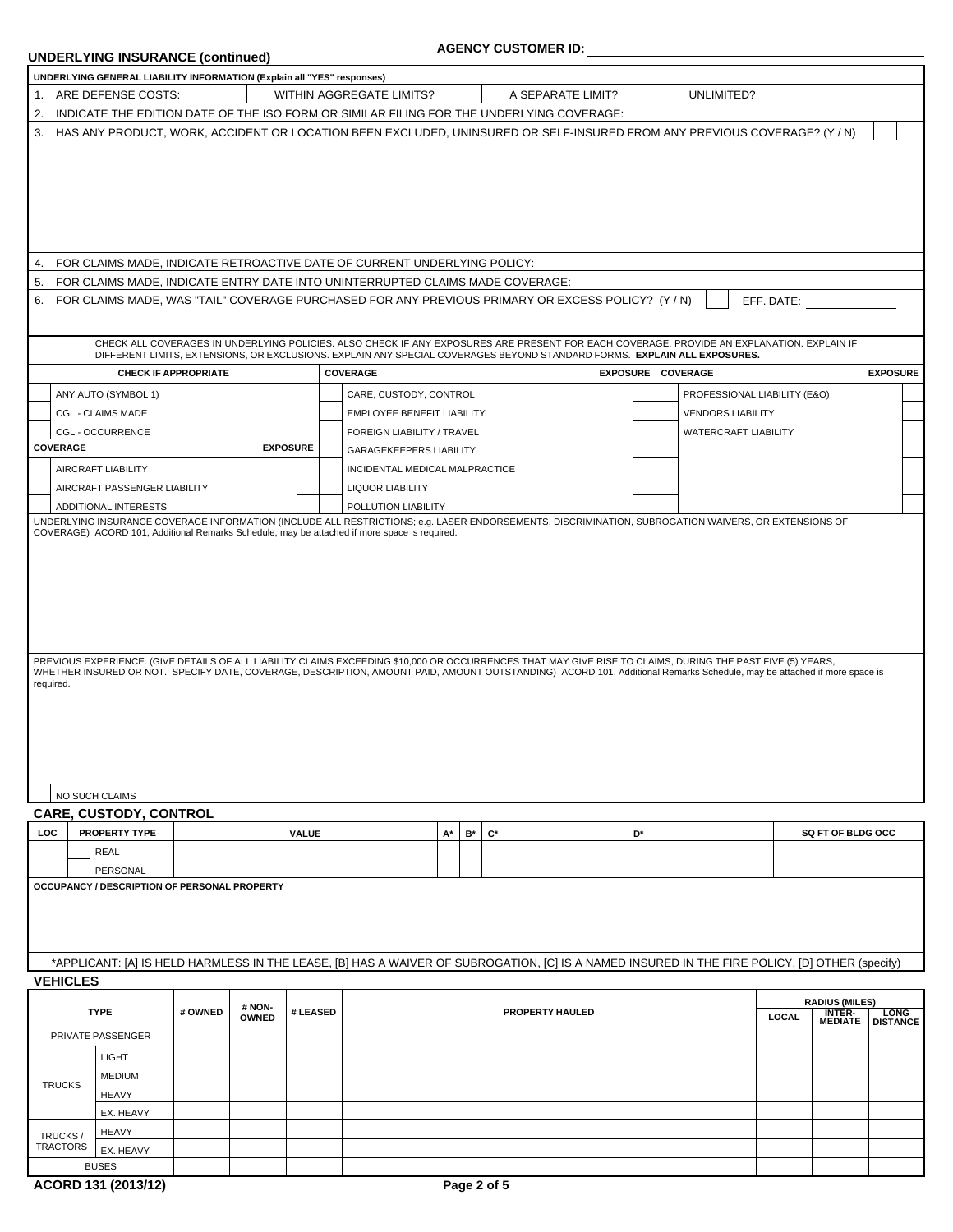# **ADDITIONAL EXPOSURES**

| EXPLAIN ALL "YES" RESPONSES, PROVIDE OTHER INFORMATION REQUIRED                                                         | Y/N |
|-------------------------------------------------------------------------------------------------------------------------|-----|
| <b>ADVERTISERS LIABILITY</b>                                                                                            |     |
| 1. MEDIA USED:                                                                                                          |     |
| ANNUAL COST: \$                                                                                                         |     |
| 2. ARE SERVICES OF AN ADVERTISING AGENCY USED?                                                                          |     |
|                                                                                                                         |     |
|                                                                                                                         |     |
| 3. ANY COVERAGE PROVIDED UNDER AGENCY'S POLICY?                                                                         |     |
|                                                                                                                         |     |
|                                                                                                                         |     |
| <b>AIRCRAFT LIABILITY</b>                                                                                               |     |
| 4. DOES APPLICANT OWN / LEASE / OPERATE AIRCRAFT?                                                                       |     |
|                                                                                                                         |     |
|                                                                                                                         |     |
| <b>AUTO LIABILITY</b>                                                                                                   |     |
|                                                                                                                         |     |
| 5. ARE EXPLOSIVES, CAUSTICS, FLAMMABLES OR OTHER DANGEROUS CARGO HAULED?                                                |     |
|                                                                                                                         |     |
|                                                                                                                         |     |
| 6. ARE PASSENGERS CARRIED FOR A FEE?                                                                                    |     |
|                                                                                                                         |     |
|                                                                                                                         |     |
| 7. ANY UNITS NOT INSURED BY UNDERLYING POLICIES?                                                                        |     |
|                                                                                                                         |     |
|                                                                                                                         |     |
| 8. ARE ANY VEHICLES LEASED OR RENTED TO OTHERS?                                                                         |     |
|                                                                                                                         |     |
|                                                                                                                         |     |
| 9. ARE HIRED AND NON-OWNED COVERAGES PROVIDED?                                                                          |     |
|                                                                                                                         |     |
|                                                                                                                         |     |
| <b>CONTRACTORS LIABILITY</b>                                                                                            |     |
| 10. IS BRIDGE, DAM, OR MARINE WORK PERFORMED?                                                                           |     |
|                                                                                                                         |     |
|                                                                                                                         |     |
| 11. DESCRIBE TYPICAL JOBS PERFORMED (ACORD 101, Additional Remarks Schedule, may be attached if more space is required) |     |
|                                                                                                                         |     |
|                                                                                                                         |     |
|                                                                                                                         |     |
| 12. DESCRIBE AGREEMENT (ACORD 101, Additional Remarks Schedule, may be attached if more space is required)              |     |
|                                                                                                                         |     |
|                                                                                                                         |     |
| 13. DOES APPLICANT OWN, RENT, OR OTHERWISE USE CRANES?                                                                  |     |
|                                                                                                                         |     |
|                                                                                                                         |     |
| 14. DO SUBCONTRACTORS CARRY COVERAGES OR LIMITS LESS THAN APPLICANT?                                                    |     |
|                                                                                                                         |     |
|                                                                                                                         |     |
|                                                                                                                         |     |
| <b>EMPLOYERS LIABILITY</b>                                                                                              |     |
| 15. IS APPLICANT SELF-INSURED IN ANY STATE?                                                                             |     |
|                                                                                                                         |     |
|                                                                                                                         |     |
| <b>STOP GAP</b><br>16. SUBJECT TO:<br>JONES ACT<br><b>FELA</b><br>OTHER:                                                |     |
| INCIDENTAL MALPRACTICE LIABILITY                                                                                        |     |
| 17. IS A HOSPITAL OR FIRST AID FACILITY MAINTAINED?                                                                     |     |
|                                                                                                                         |     |
|                                                                                                                         |     |
| 18. ARE COVERAGES PROVIDED FOR DOCTORS / NURSES?                                                                        |     |
|                                                                                                                         |     |
|                                                                                                                         |     |
|                                                                                                                         |     |
| 19. INDICATE # OF DOCTORS:<br>NURSES:<br>BEDS:                                                                          |     |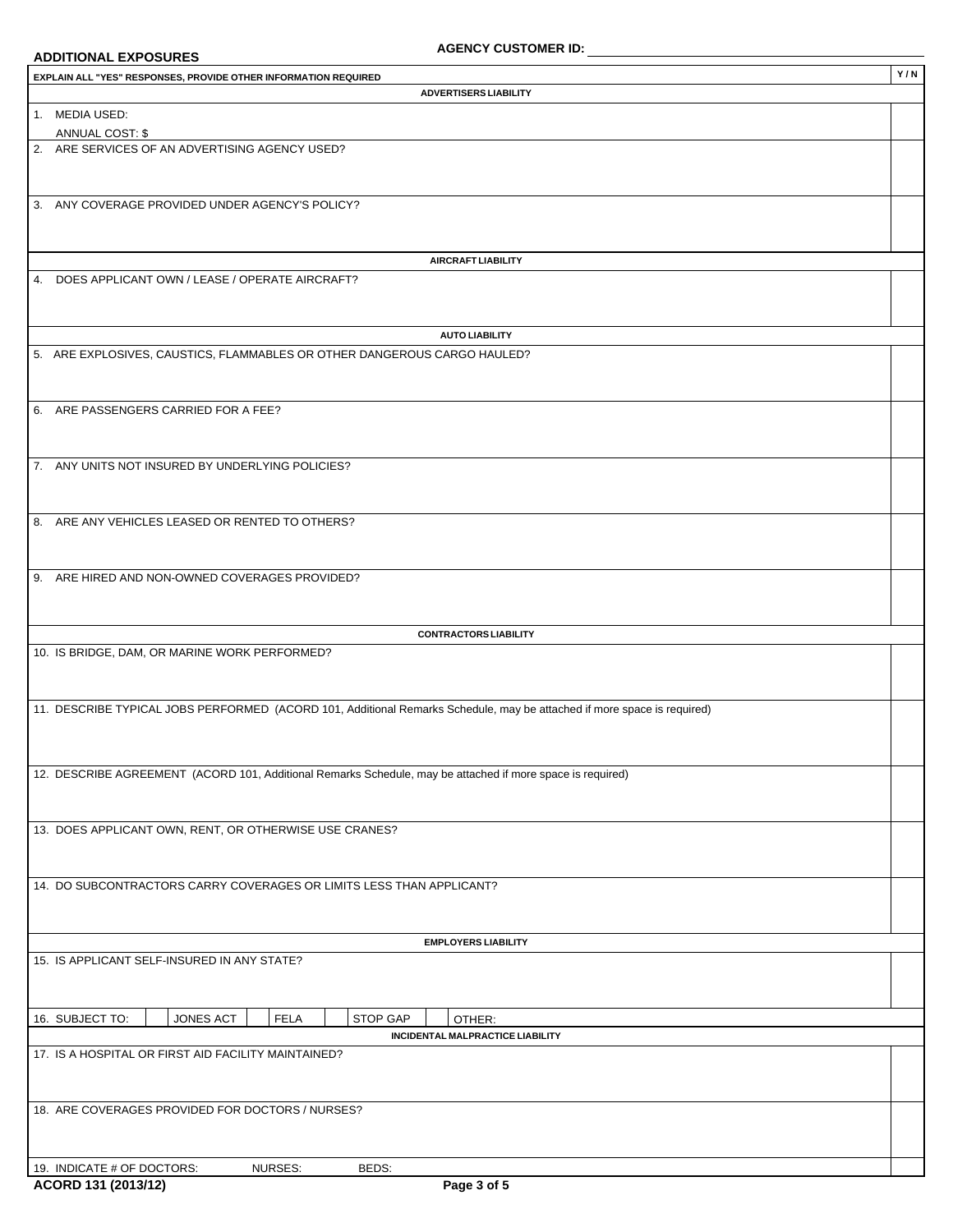### $ADDITIONAL EXPOSURES (continued)$

| EXPLAIN ALL "YES" RESPONSES, PROVIDE OTHER INFORMATION REQUIRED                                                                                             |                                                                                                    |                   |                             |                                                    |  |                 |                   | Y/N |
|-------------------------------------------------------------------------------------------------------------------------------------------------------------|----------------------------------------------------------------------------------------------------|-------------------|-----------------------------|----------------------------------------------------|--|-----------------|-------------------|-----|
| <b>EPA#:</b>                                                                                                                                                |                                                                                                    |                   | POLLUTION LIABILITY         |                                                    |  |                 |                   |     |
| 20. DO CURRENT OR PAST PRODUCTS, OR THEIR COMPONENTS, CONTAIN HAZARDOUS MATERIALS THAT MAY REQUIRE SPECIAL<br><b>DISPOSAL METHODS?</b>                      |                                                                                                    |                   |                             |                                                    |  |                 |                   |     |
| 21. INDICATE THE COVERAGES CARRIED:                                                                                                                         |                                                                                                    |                   |                             |                                                    |  |                 |                   |     |
| GL WITH STANDARD ISO POLLUTION EXCLUSION<br>GL WITH POLLUTION COVERAGE ENDORSEMENT                                                                          |                                                                                                    |                   |                             |                                                    |  |                 |                   |     |
| GL WITH STANDARD SUDDEN & ACCIDENTAL ONLY<br>SEPARATE POLLUTION COVERAGE                                                                                    |                                                                                                    |                   |                             |                                                    |  |                 |                   |     |
|                                                                                                                                                             |                                                                                                    |                   | <b>PRODUCT LIABILITY</b>    |                                                    |  |                 |                   |     |
| 22. ARE MISSILES, ENGINES, GUIDANCE SYSTEMS, FRAMES OR ANY OTHER PRODUCT USED / INSTALLED IN AIRCRAFT?                                                      |                                                                                                    |                   |                             |                                                    |  |                 |                   |     |
|                                                                                                                                                             |                                                                                                    |                   |                             |                                                    |  |                 |                   |     |
| 23. ANY FOREIGN OPERATIONS, FOREIGN PRODUCTS DISTRIBUTED IN THE USA OR US PRODUCTS SOLD / DISTRIBUTED IN FOREIGN COUNTRIES?<br>(If "YES", Attach ACORD 815) |                                                                                                    |                   |                             |                                                    |  |                 |                   |     |
| 24. PRODUCT LIABILITY LOSS IN PAST THREE (3) YEARS? (SPECIFY)                                                                                               |                                                                                                    |                   |                             |                                                    |  |                 |                   |     |
|                                                                                                                                                             |                                                                                                    |                   |                             |                                                    |  |                 |                   |     |
|                                                                                                                                                             |                                                                                                    |                   |                             |                                                    |  |                 |                   |     |
| 25. GROSS SALES FROM EACH OF LAST THREE (3) YEARS: \$<br>\$<br>\$                                                                                           |                                                                                                    |                   |                             |                                                    |  |                 |                   |     |
|                                                                                                                                                             |                                                                                                    |                   | <b>PROTECTIVE LIABILITY</b> |                                                    |  |                 |                   |     |
| 26. DESCRIBE INDEPENDENT CONTRACTORS (ACORD 101, Additional Remarks Schedule, may be attached if more space is required)                                    |                                                                                                    |                   |                             |                                                    |  |                 |                   |     |
|                                                                                                                                                             |                                                                                                    |                   |                             |                                                    |  |                 |                   |     |
|                                                                                                                                                             |                                                                                                    |                   |                             |                                                    |  |                 |                   |     |
|                                                                                                                                                             |                                                                                                    |                   | <b>WATERCRAFT LIABILITY</b> |                                                    |  |                 |                   |     |
| 27. DOES APPLICANT OWN OR LEASE WATERCRAFT?                                                                                                                 |                                                                                                    |                   |                             |                                                    |  |                 |                   |     |
| LOC#<br># OWNED                                                                                                                                             | <b>LENGTH</b>                                                                                      | <b>HORSEPOWER</b> | LOC#                        | # OWNED                                            |  | LENGTH          | <b>HORSEPOWER</b> |     |
|                                                                                                                                                             |                                                                                                    |                   |                             |                                                    |  |                 |                   |     |
|                                                                                                                                                             |                                                                                                    |                   |                             | <b>APARTMENTS / CONDOMINIUMS / HOTELS / MOTELS</b> |  |                 |                   |     |
| LOC#<br># STORIES<br>28.                                                                                                                                    | # UNITS<br># SWIMMING POOLS<br># DIVING BOARDS<br># STORIES<br># UNITS<br># SWIMMING POOLS<br>LOC# |                   |                             |                                                    |  | # DIVING BOARDS |                   |     |
|                                                                                                                                                             |                                                                                                    |                   |                             |                                                    |  |                 |                   |     |
| REMARKS (ACORD 101, Additional Remarks Schedule, may be attached if more space is required)                                                                 |                                                                                                    |                   |                             |                                                    |  |                 |                   |     |
|                                                                                                                                                             |                                                                                                    |                   |                             |                                                    |  |                 |                   |     |
|                                                                                                                                                             |                                                                                                    |                   |                             |                                                    |  |                 |                   |     |
|                                                                                                                                                             |                                                                                                    |                   |                             |                                                    |  |                 |                   |     |
|                                                                                                                                                             |                                                                                                    |                   |                             |                                                    |  |                 |                   |     |